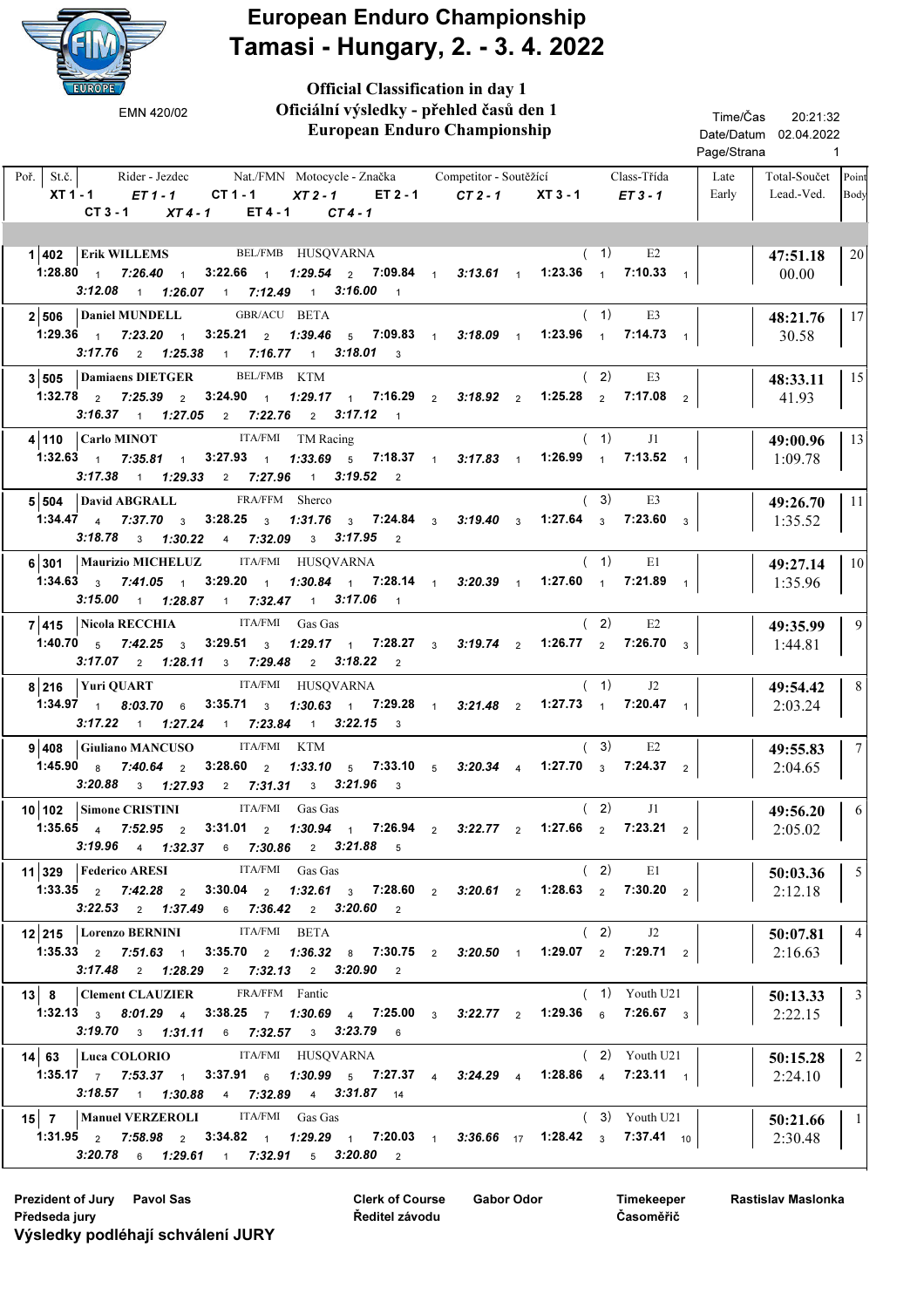

Official Classification in day 1

 European Enduro Championship Rider - Jezdec Nat./FMN Motocycle - Značka Competitor - Soutěžící Class-Třída Late Total-Součet Lead.-Ved. Poř. St.č. XT1-1 ET1-1 CT1-1 XT2-1 ET2-1 CT2-1 XT3-1 20:21:32 2 Date/Datum 02.04.2022 Time/Čas Page/Strana Late Early Competitor - Soutěžící Oficiální výsledky - přehled časů den 1  $ET 3 - 1$ Point Body EMN 420/02  $CT 3 - 1$   $XT 4 - 1$   $ET 4 - 1$   $CT 4 - 1$ 16 194 Riccardo FABRIS ITA/FMI GASGAS (3) J1 360:22.96 2:31.78 1:34.87 7:58.98 3:43.40 1:33.53 7:28.70 3:25.46 1:30.09 2 5 10 4 3 8 5 3 7:25.78  $(3)$  J1  $3:21.01$  5 1:28.51 1 7:31.14 3 3:21.49 4 17 501 JIří HÁDEK CZE/ACCR Sherco (4) E3 | 50:28.95 2:37.77 Jiří HÁDEK CZE/ACCR Sherco  $1:34.09$   $3$   $7:44.97$   $4$   $3:30.16$   $4$   $1:31.05$   $2$   $7:36.68$   $4$   $3:23.35$   $4$   $1:28.01$   $4$   $7:36.21$   $4$  $( 4)$  $3:24.26$  4  $1:30.00$  3  $7:43.39$  4  $3:26.78$  4 18 121 | Killian LUNIER FRA/FFM HUSQVARNA (4) J1 | 50:29.44 2:38.26 Killian LUNIER FRA/FFM HUSQVARNA  $1:42.49$   $8$   $7:55.63$   $4$   $3:41.81$   $8$   $1:34.66$   $8$   $7:30.04$   $4$   $3:26.13$   $9$   $1:28.21$   $3$   $7:26.56$   $5$  $( 4)$  $3:19.73$  3 1:31.30 3 7:34.11 5 3:18.77 1 19 106 50:29.59 Matyáš CHLUM Sherco 2:38.41 CZE/ACCR Sherco  $1:41.97$   $7$   $8:05.84$   $8$   $3:34.65$   $4$   $1:33.13$   $3$   $7:31.76$   $5$   $3:23.34$   $3$   $1:29.12$   $4$   $7:25.80$   $4$  $(5)$  J1 3:19.29 2 1:31.96 4 7:32.94 4 3:19.79 3 20 401 | Thomas ELLWOOD GBR/ACU KAWASAKI (4) E2 | 50:32.35 2:41.17 GBR/ACU KAWASAKI 1:34.79 7:54.26 3:32.03 1:32.11 7:27.45 3:23.02 1:31.12 2 4 4 4 2 5 5 5 7:31.68  $(4)$  E2  $3:25.67$  5 1:33.54 4 7:43.10 4 3:23.58 4 **21** 3 Daniele DELBONO ITA/FMI Gas Gas (4) Youth U21  $\begin{bmatrix} 21 & 3 \end{bmatrix}$  50:33.24 2:42.06 ITA/FMI Gas Gas 1:34.07  $_5$  8:09.74  $_7$  3:38.27  $_8$  1:30.17  $_3$  7:24.27  $_2$  3:21.06  $_1$  1:29.23  $_5$  7:34.49  $_6$ ( 4) Youth U21  $3:18.82$  2 1:30.99 5 7:36.52 6 3:25.61 8 22 69 50:41.75 2:50.57 Matteo GRIGIS FITA/FMI Gas Gas 1:35.83  $_{8}$  8:00.70  $_{3}$  3:35.91  $_{3}$  1:32.54  $_{9}$  7:39.42  $_{9}$  3:25.18  $_{5}$  1:34.91  $_{13}$  7:27.78  $_{4}$ ( 5) Youth U21  $3:21.26$  7 1:33.37 8 7:31.91 1 3:22.94 5 **23 405 | Maciej WIECKOWSKI** POL/PZM Gas Gas (5) E2 | 50:42.49 2:51.31 1:37.09  $_3$  7:55.35  $_5$  3:33.51  $_5$  1:31.14  $_3$  7:30.76  $_4$  3:20.33  $_3$  1:28.22  $_4$  7:29.45  $_4$  $(5)$  E2  $3:21.17$  4 1:39.05 9 7:46.21 5 3:30.21 5 **24 | 145 | Tomáš VANOVČAN** SLO/SMF KTM (6) J1 | 50:51.45 3:00.27 SLO/SMF 1:46.28 <sub>12</sub> 7:55.41  $_3$  3:33.50  $_3$  1*:34.07*  $_7$  7:35.68  $_6$  3*:24.08*  $_4$  1:30.19  $_6$  7:33.98  $_6$  $(6)$  J1  $3:23.28$  6 1:33.12 7 7:39.73 6 3:22.13 6 25 28 50:51.90 3:00.72 Andrea GHEZA 
ITA/FMI Gas Gas 1:36.03 <sub>9</sub> 8:07.92  $_6$  3:47.86 <sub>17</sub> 1:39.09 <sub>15</sub> 7:31.79  $_5$  3:25.34  $_7$  1:29.53  $_8$  7:25.15  $_2$ ( 6) Youth U21  $3:25.59$  12 1:30.12 2 7:32.44 2 3:21.04 3 **26 217 Gabriel CHETNICKI** POLPZM KTM (3) J2 **51:07.43** 3:16.25 POL/PZM 1:38.61  $_6$  *8:03.05*  $_5$  3:34.61  $_1$  *1:32.42*  $_2$  7:38.93  $_3$  *3:23.46*  $_3$  1:30.29  $_5$  7:42.80  $_5$  $(3)$  J2  $3:20.36$  3 1:34.11 6 7:48.07 6 3:20.72 1  $27|204$  Robert FRIEDRICH CZE/ACCR Gas Gas (4) J2  $|$  51:08.14 3:16.96 CZE/ACCR Gas Gas 1:36.45  $_3$  7:57.49  $_3$  3:36.58  $_5$  1:34.02  $_4$  7:43.31  $_5$  3:26.42  $_6$  1:30.26  $_4$  7:42.20  $_4$  $(4)$  J2  $3:21.74$  4 1:32.90 4 7:41.88 3 3:24.89 5 **28 311 | Dawid BABICZ** POLPZM KTM (3) E1 | 51:08.98 3:17.80 POL/PZM 1:31.62 <sub>1</sub> 7:49.07  $_3$  3:40.48 <sub>4</sub> 1:32.61  $_2$  7:42.29  $_3$  3:25.85  $_3$  1:29.10  $_3$  7:46.99  $_3$  $(3)$  E1  $3:28.20$  3 1:30.71 2 7:47.68 3 3:24.38 3 29 203 51:09.64 CZE/ACCR Zdeněk PITEL HUSQVARNA 3:18.46 1:37.42  $_5$  8:00.91  $_4$  3:39.33  $_6$  1:32.96  $_3$  7:48.58  $_6$  3:25.82  $_5$  1:29.79  $_3$  7:34.42  $_3$  $(5)$  J2  $3:22.33$  5 1:31.23 3 7:43.75 4 3:23.10 4 30 107 51:10.66 3:19.48 Elia RIGO **ITA/FMI** KTM 1:40.10  $_6$  8:01.81  $_7$  3:38.78  $_6$  1:33.76  $_6$  7:37.68  $_7$  3:24.19  $_5$  1:31.12  $_7$  7:36.41  $_7$  $(7)$  $3:24.89$  9  $1:33.94$  9  $7:43.41$  7  $3:24.57$  8

Clerk of Course Prezident of Jury Pavol Sas Gabor Odor Předseda jury Výsledky podléhají schválení JURY

Ředitel závodu

Timekeeper Časoměřič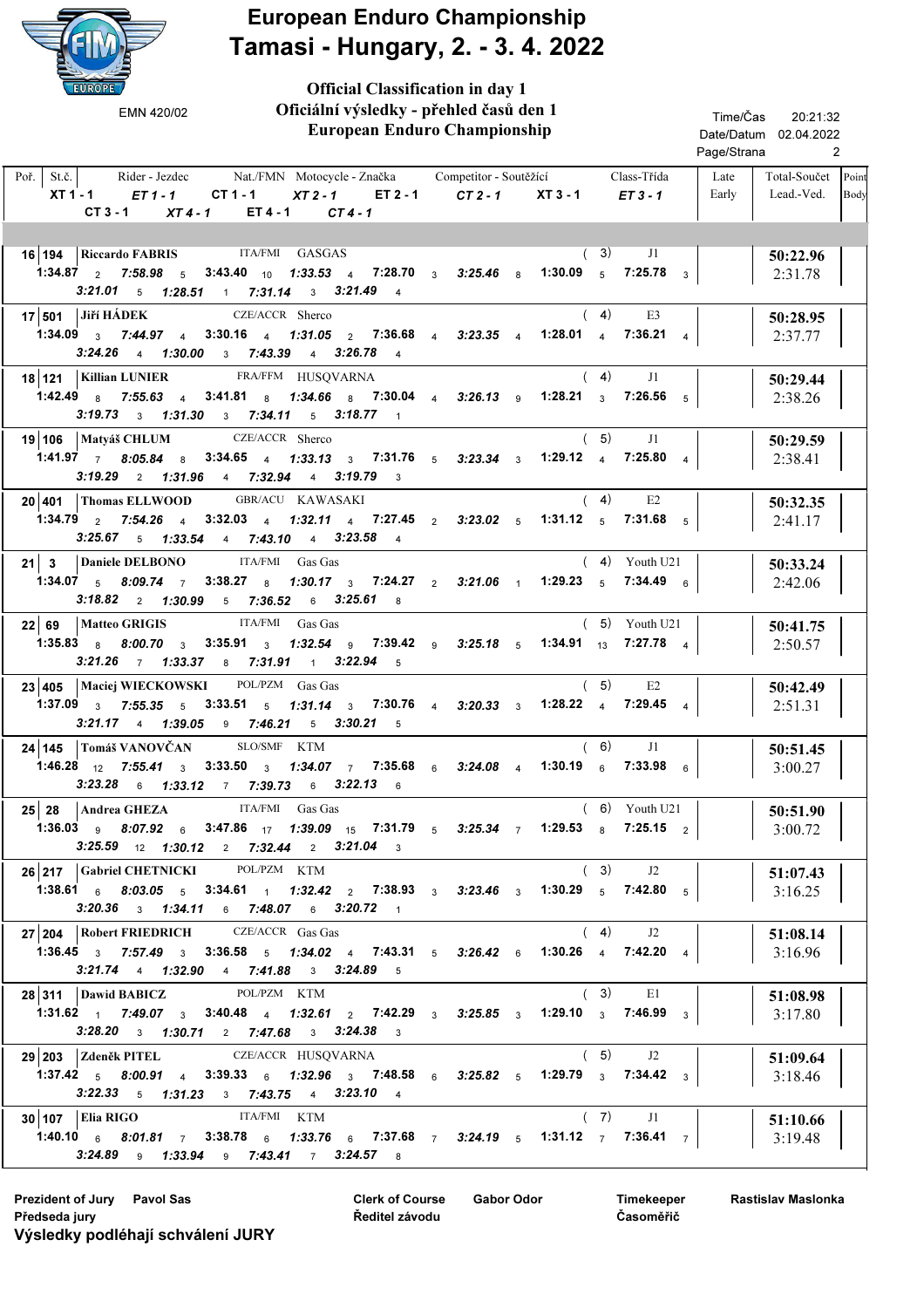

Official Classification in day 1

 European Enduro Championship Rider - Jezdec Nat./FMN Motocycle - Značka Competitor - Soutěžící Class-Třída Late Total-Součet Lead.-Ved. Poř. St.č. XT 1 - 1 ET 1 - 1 CT 1 - 1 XT 2 - 1 ET 2 - 1 CT 2 - 1 XT 3 - 1 ET 3 - 1 20:21:32 3 Date/Datum 02.04.2022 Time/Čas Page/Strana Late Early Competitor - Soutěžící Oficiální výsledky - přehled časů den 1 Point Body EMN 420/02  $CT 3 - 1$   $XT 4 - 1$   $ET 4 - 1$   $CT 4 - 1$ 31 20 Pietro SCARDINA ITA/FMI Fantic (7) Youth U21 51:13.16 3:21.98 1:34.28  $_6$  8:04.56  $_5$  3:37.38  $_5$  1:31.94  $_8$  7:43.76  $_{10}$  3:25.71  $_9$  1:29.51  $_7$  7:32.46  $_5$ ( 7) Youth U21  $3:20.34$  4 1:33.54 9 7:51.21 12 3:28.47 12 **32 6 | Maxime CLAUZIER** FRA/FFM Fantic (8) Youth U21 | 51:16.02 3:24.84 FRA/FFM Fantic 1:39.44 <sub>14</sub> 8:10.00  $_8$  3:41.78  $_9$  1:31.22  $_6$  7:36.12  $_8$  3:25.38  $_8$  1:27.72  $_1$  7:54.18  $_{14}$ ( 8) Youth U21  $3:21.93$  8 1:30.57 3 7:37.49 7 3:20.19 1 **33 97 Nicolo' PAOLUCCI** ITA/FMI KTM **61.17.67** (9) Youth U21 **51:17.67** 3:26.49 ITA/FMI 1:36.61 <sub>10</sub> 8:12.77 <sub>11</sub> 3:42.30 <sub>11</sub> 1:31.50 7 7:34.61 7 3:25.34 <sub>6</sub> 1:29.59 <sub>9</sub> 7:34.62 7 ( 9) Youth U21  $3:24.73$  11 1:33.14 7 7:44.01 8 3:28.45 11 34 | 18 | Valentino CORSI FIA/FMI Fantic (10) Youth U21 | 51:25.54 3:34.36 ITA/FMI Fantic  $1:38.56$   $12$   $8:10.37$   $9$   $3:37.05$   $4$   $1:35.34$   $10$   $7:32.83$   $6$   $3:23.69$   $3$   $1:32.84$   $10$   $7:42.48$   $11$ ( 10) Youth U21  $3:23.51$  10  $1:34.56$  10  $7:46.26$  10  $3:28.05$  10 **35 101 | Arnaud ZOLDOS** FRA/FFM TM Racing  $(8)$  J1 | 51:25.80 3:34.62 Arnaud ZOLDOS FRA/FFM TM Racing 1:35.04  $_3$   $8:00.38$   $_6$   $3:36.67$   $_5$  1*:31.54*  $_2$  7:45.89  $_9$  3*:25.27*  $_7$  1:33.27  $_{10}$  7:44.04  $_9$  $(8)$  $3:24.30$  8  $1:32.21$  5  $7:50.88$  9  $3:26.31$  9 **36 208** Mike BOKSLAG NED/KNMV Gas Gas (6) J2 | 51:31.30 3:40.12 Mike BOKSLAG NED/KNMV Gas Gas 1:42.09 <sub>11</sub> 7:56.14  $_2$  3:36.37  $_4$  1:35.92  $_6$  7:39.91  $_4$  3:25.45  $_4$  1:31.05  $_6$  7:43.43  $_6$  $(6)$  $3:27.00$  7 1:39.51 13 7:46.92 5 3:27.51 7 37 | 115 | Maximilian WILLS GER/DMSB HUSQVARNA (9) J1 | 51:40.97 3:49.79 1:50.47 <sub>14</sub> 8:10.42 <sub>9</sub> 3:38.97 <sub>7</sub> 1:35.51 <sub>9</sub> 7:38.76 <sub>8</sub> 3:24.85 <sub>6</sub> 1:31.87 <sub>9</sub> 7:38.09 <sub>8</sub>  $(9)$  J1  $3:24.08$  7 1:34.87 10 7:50.16 8 3:22.92 7  $38\,$  611 | Alessandro RIZZA ITA/FMI KTM (1) Senior | 52:05.26 4:14.08 ITA/FMI 1:40.98 <sub>1</sub> 7:57.62 <sub>1</sub> 3:38.21 <sub>1</sub> 1:36.71 <sub>1</sub> 7:43.68 <sub>1</sub> 3:29.24 <sub>1</sub> 1:36.60 <sub>1</sub> 7:47.67 <sub>1</sub> ( 1) Senior  $3:31.94$  2 1:39.70 3 7:49.90 1 3:33.01 2  $39 \mid 305$  Franz LÖFQVIST SWE/Svemo YAMAHA (4) E1 | 52:12.04 4:20.86 SWE/Svemo YAMAHA 1:37.77  $_5$  8:02.78  $_4$  3:40.65  $_5$  1:33.71  $_4$  7:46.91  $_4$  3:32.97  $_4$  1:30.46  $_4$  7:48.22  $_4$  $(4)$  E1 3:31.52 4 1:32.73 3 8:00.25 4 3:34.07 5  $40\,$  512 | Kacper BAKLARZ POL/PZM Gas Gas (5) E3 | 52:13.36 4:22.18 Kacper BAKLARZ POL/PZM Gas Gas 1:36.46  $_5$  7:55.34  $_5$  3:35.62  $_5$  1:32.98  $_4$  7:50.16  $_5$  3:29.51  $_5$  1:30.85  $_5$  7:56.23  $_5$  $(5)$  $3:30.38$  5 1:35.65 5 8:04.94 5 3:35.24 5 41 32 52:15.34 Alberto ELGARI BETA 4:24.16 ITA/FMI 1:33.84 <sub>4</sub> 9:12.83 <sub>20</sub> 3:35.26 <sub>2</sub> 1:29.50 <sub>2</sub> 7:50.31 <sub>13</sub> 3:26.29 <sub>10</sub> 1:28.37 <sub>2</sub> 7:35.42 <sub>8</sub> ( 11) Youth U21  $3:20.66$  5 1:35.67 12 7:44.32 9 3:22.87 4 42 444 Lorenzo STACCIOLI ITA/FMI Gas Gas (6) E2 32:22.08 4:30.90 ITA/FMI Gas Gas 1:49.02 <sub>9</sub> 8:05.95 <sub>6</sub> 3:39.54 <sub>6</sub> 1:37.88 <sub>7</sub> 7:48.17 <sub>6</sub> 3:30.96 <sub>7</sub> 1:35.53 <sub>8</sub> 7:48.44 <sub>6</sub>  $(6)$  E2 3:31.39 7 1:34.54 6 7:48.25 6 3:32.41 6 43 205 Jaroslav KALNÝ CZE/ACCR Sherco (7) 32 31.59 4:40.41 CZE/ACCR Sherco 1:39.17  $\frac{1}{7}$  8:10.88  $\frac{1}{7}$  3:40.33  $\frac{1}{8}$  1:35.81  $\frac{1}{5}$  7:53.47  $\frac{1}{7}$  3:28.30  $\frac{1}{8}$  1:31.17  $\frac{1}{7}$  7:49.12  $\frac{1}{7}$  $(7)$  J2  $3:28.05$  8 1:34.91 7 8:12.80 9 3:27.58 8 44 | 105 | Hakon NOHR NOR/NMF KTM (10) J1 | 52:39.83 4:48.65 NOR/NMF 1:39.57  $_5$  8:15.10 <sub>10</sub> 3:42.96 <sub>9</sub> 1:37.78 <sub>11</sub> 7:50.92 <sub>10</sub> 3:32.47 <sub>11</sub> 1:31.85  $_8$  7:52.05 <sub>10</sub>  $(10)$  J1  $3:29.72$  10 1:33.81 8 8:03.70 10 3:29.90 10 45 22 Davide MEI BETA CONTRACTED AT A CONTRACT CONTRACTED AND TALK CONTRACTED ASSESSMENT AND TRACTED AT A CONTRACTED AT A CONTRACTED AND SET A CONTRACTED AND SOLUTION OF SALARY SET AND A CONTRACTED AT A CONTRACTED AND DETA 4:48.86 ITA/FMI  $1:46.24$   $_{20}$   $8:46.39$   $_{19}$   $3:45.60$   $_{13}$   $1:36.85$   $_{12}$   $7:54.06$   $_{16}$   $3:29.13$   $_{11}$   $1:33.73$   $_{11}$   $7:36.00$   $_{9}$ ( 12) Youth U21  $3:22.30$  9  $1:36.13$  14  $7:47.93$  11  $3:25.68$  9

Clerk of Course Prezident of Jury Pavol Sas Gabor Odor Předseda jury Výsledky podléhají schválení JURY

Ředitel závodu

Timekeeper Časoměřič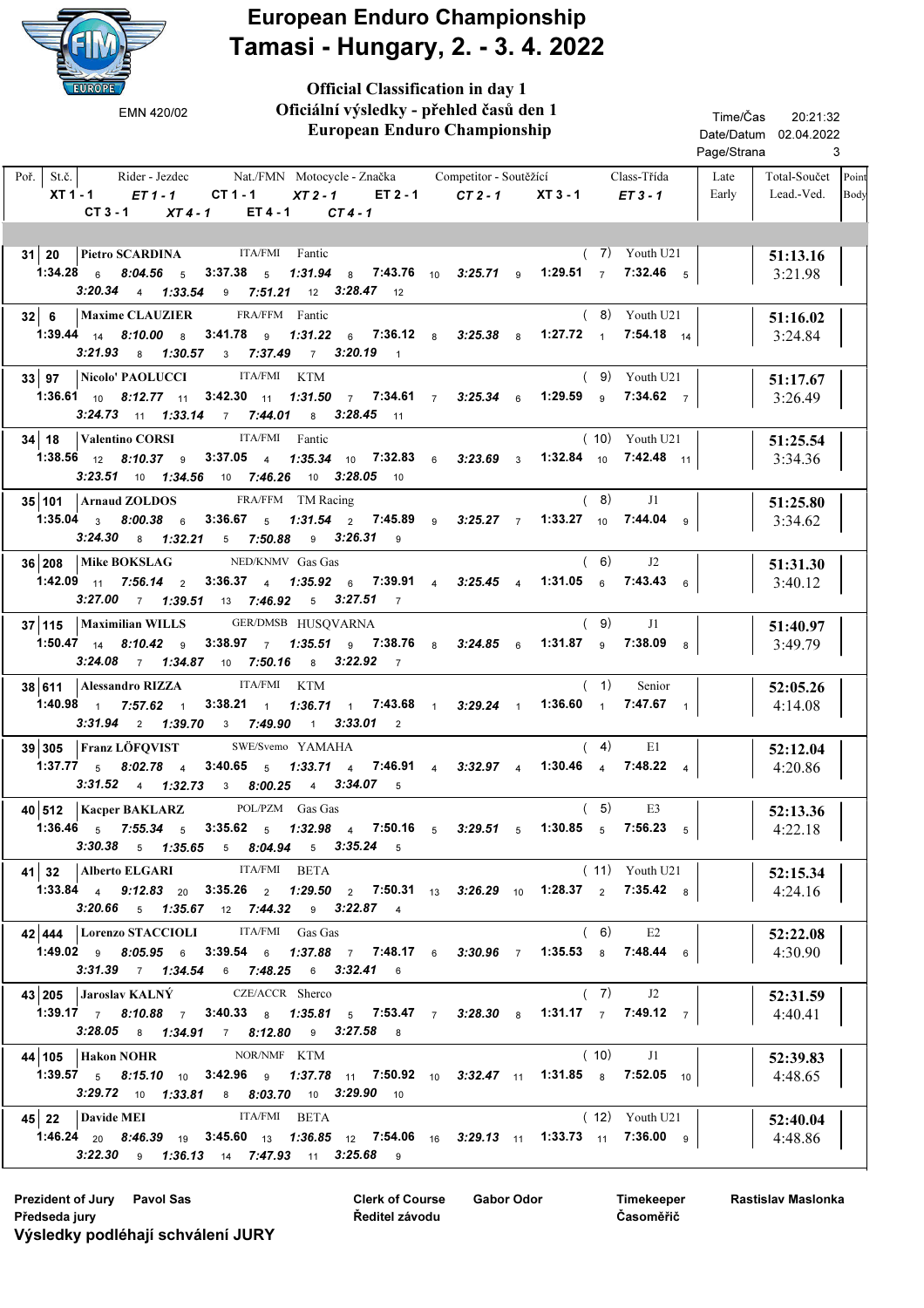

Official Classification in day 1

 European Enduro Championship Rider - Jezdec Nat./FMN Motocycle - Značka Competitor - Soutěžící Class-Třída Late Total-Součet Lead.-Ved. Poř. St.č. XT1-1 ET1-1 CT1-1 XT2-1 ET2-1 CT2-1 XT3-1 20:21:32 4 Date/Datum 02.04.2022 Time/Čas Page/Strana Late Early Competitor - Soutěžící Oficiální výsledky - přehled časů den 1  $ET 3 - 1$ Point Body EMN 420/02  $CT 3 - 1$   $XT 4 - 1$   $ET 4 - 1$   $CT 4 - 1$ 46 365 Nico RAMBOW GER/DMSB KTM (5) E1 52:49.98 4:58.80 1:43.12  $\,$  7  $\,$  8:05.58  $\,$  5  $\,$  3:40.00  $\,$   $\,$  3  $\,$  1:35.45  $\,$  6  $\,$  7:49.63  $\,$  5  $\,$  3:34.48  $\,$  5  $\,$  1:34.57  $\,$  6  $\,$  8:01.31  $\,$  5  $(5)$  E1  $3:33.26$  5 1:36.97 5 8:04.90 5 3:30.71 4 47 409 52:59.74 Alessandro VALENTE KTM 5:08.56 ITA/FMI 1:44.88  $\,$  7  $\,$  8:06.20  $\,$  7  $\,$  3:40.23  $\,$  7  $\,$  1:42.79  $\,$  9  $\,$  7:49.27  $\,$  7  $\,$  3:29.80  $\,$  6  $\,$  1:34.80  $\,$  7  $\,$  7:53.68  $\,$  7  $(7)$  E2  $3:28.08$  6 1:35.73 7 8:04.52 7 3:49.76 9 48 631 | Martin GOTTVALD SLO/SMF HUSQVARNA (2) Senior | 53:03.72 5:12.54 SLO/SMF 1:42.59  $\,$   $_{2}$   $\,$   $\,$  8:04.39  $\,$   $_{2}$   $\,$  3:41.98  $\,$   $_{2}$  1:33.16  $\,$   $_{2}$  8:02.60  $\,$   $_{2}$  3:32.96  $\,$   $_{2}$  1:36.72  $\,$   $_{2}$  7:58.68  $\,$   $_{2}$ ( 2) Senior  $3:31.61$  1:35.96 1 8:05.71 2 3:31.36 1 49 19 53:05.64 5:14.46 Jules REY FRA/FFM Fantic **1:43.15** 18 8:21.63 13 3:45.27 12 1:38.22 13 7:50.18 12 3:31.19 13 1:42.94 20 7:58.41 15 Youth U21 3:29.80 14 1:38.90 16 7:55.31 13 3:30.64 13 50 5 53:14.73 5:23.55 Peder RYGG NOR/NMF Sherco 1:41.76 8:25.46 3:51.26 1:38.43 7:51.85 3:33.12 1:33.95 17 14 19 14 15 14 12 12 7:48.76 ( 14) Youth U21  $3:30.88$  15 1:35.61 11 8:02.09 15 3:41.56 19 51 241 53:15.81 GER/DMSB Noah WENZ HUSQVARNA 5:24.63  $\bf{1:46.40}$   $\bf{1_5}$   $\bf{8:25.72}$   $\bf{1_1}$   $\bf{3:41.07}$   $\bf{9}$   $\bf{1:42.14}$   $\bf{1_5}$   $\bf{8:02.14}$   $\bf{1_1}$   $\bf{3:31.19}$   $\bf{9}$   $\bf{1:37.27}$   $\bf{1_3}$   $\bf{7:53.73}$   $\bf{8}$  $(8)$  J2 3:28.24 9 1:37.93 10 8:02.99 7 3:26.99 6 **52 291 | Marc ZOMER** NED/KNMV KTM (9) J2 | 53:22.00 5:30.82 Marc ZOMER NED/KNMV KTM 1:40.92 8:17.06 3:43.11 1:35.96 8:02.59 3:32.41 1:33.21 8 8 10 7 12 10 9 10 7:59.38  $(9)$  $3:33.64$  12 1:35.10 8 8:15.03 10 3:33.59 12 **53 47 Alessandro GUERRA** ITA/FMI GAS-GAS (15) Youth U21 15 33:36.42 5:45.24 ITA/FMI GAS-GAS  $\begin{array}{cccccccccccc} 1:47.83 & _{21} & 8:12.56 & _{10} & 3:42.23 & _{10} & 1:39.32 & _{16} & 7:50.77 & _{14} & 3:33.74 & _{15} & 1:35.13 & _{14} & 8:08.87 & _{17} \end{array}$ ( 15) Youth U21  $3:34.02$  17 1:40.54 17 8:11.45 16 3:39.96 16 54 109 Garry DITTMANN GER/DMSB GAS-GAS (11) J1 33:45.55 5:54.37 GER/DMSB GAS-GAS  $1:44.86$  <sub>10</sub>  $8:22.62$  <sub>11</sub>  $3:50.32$  <sub>12</sub>  $1:36.86$  <sub>10</sub>  $7:57.36$  <sub>11</sub>  $3:32.18$  <sub>10</sub>  $1:35.14$  <sub>11</sub>  $7:58.21$  <sub>11</sub>  $(11)$  J1 3:35.49 12 1:40.32 12 8:16.62 12 3:35.57 12 55 410 Ernest KRISPEL AUT/AMF HONDA (8) E2 35:52.96 6:01.78 Ernest KRISPEL AUT/AMF HONDA 1:39.64 <sub>4</sub> 8:17.21 <sub>9</sub> 3:42.51 <sub>8</sub> 1:35.09 <sub>6</sub> 8:03.05 <sub>9</sub> 3:33.02 <sub>8</sub> 1:32.21 <sub>6</sub> 8:05.82 <sub>8</sub>  $(8)$ 3:31.74 8 1:34.41 5 8:42.24 9 3:36.02 7 **56 42 Federico MAGRI ITA/FMI BETA** (16) Youth U21 53:54.29 6:03.11 ITA/FMI **1:38.88** 13 8:20.32 12 3:47.17 16 1:39.66 17 8:02.26 17 3:39.32 19 1:35.23 15 8:01.72 16 ( 16) Youth U21 3:36.57 18 1:35.71 13 8:17.42 17 3:40.03 17 57 108 53:56.86 Edgardo PAGANINI Gas Gas 6:05.68 ITA/FMI Gas Gas  $1:44.24$  9  $8:30.24$  12  $3:49.19$  11  $1:38.16$  12  $8:05.61$  12  $3:33.82$  12  $1:36.66$  12  $8:02.33$  12  $(12)$  J1  $3:34.16$  11 1:37.54 11 8:12.00 11 3:32.91 11 58 507 | Florian SALBRECHTER AUT/AMF Sherco (6) E3 | 53:59.71 6:08.53 1:37.43  $_6$  8:12.12  $_6$  3:52.84  $_6$  1:47.42  $_6$  7:55.91  $_6$  3:45.28  $_6$  1:36.79  $_6$  8:04.65  $_6$  $(6)$  E3  $3:41.25$  6 1:43.59 6 8:05.25 6 3:37.18 6 **59 218 Aleksander BRACIK** POLPZM BETA (10) 32 **54:00.78** 6:09.60 POL/PZM **1:43.18** 14 8:20.22 9 3:46.77 12 1:39.48 12 8:01.01 9 3:36.96 13 1:35.03 10 8:02.44 11  $(10)$  J2  $3:35.85$  13 1:38.64 11 8:17.71 11 3:43.49 16 60 214 54:01.43 6:10.25 CZE/ACCR Jakub HEDRLÍN HUSQVARNA 1:40.95 <sub>9</sub> 9:10.05 <sub>16</sub> 3:39.74 <sub>7</sub> 1:37.03 <sub>9</sub> 7:54.67 <sub>8</sub> 3:27.51 <sub>7</sub> 1:31.66 <sub>8</sub> 8:05.52 <sub>12</sub>  $(11)$  $3:26.46$  6 1:34.03 5 8:21.27 12 3:32.54 10

Clerk of Course Prezident of Jury Pavol Sas Gabor Odor Předseda jury Výsledky podléhají schválení JURY

Ředitel závodu

Timekeeper Časoměřič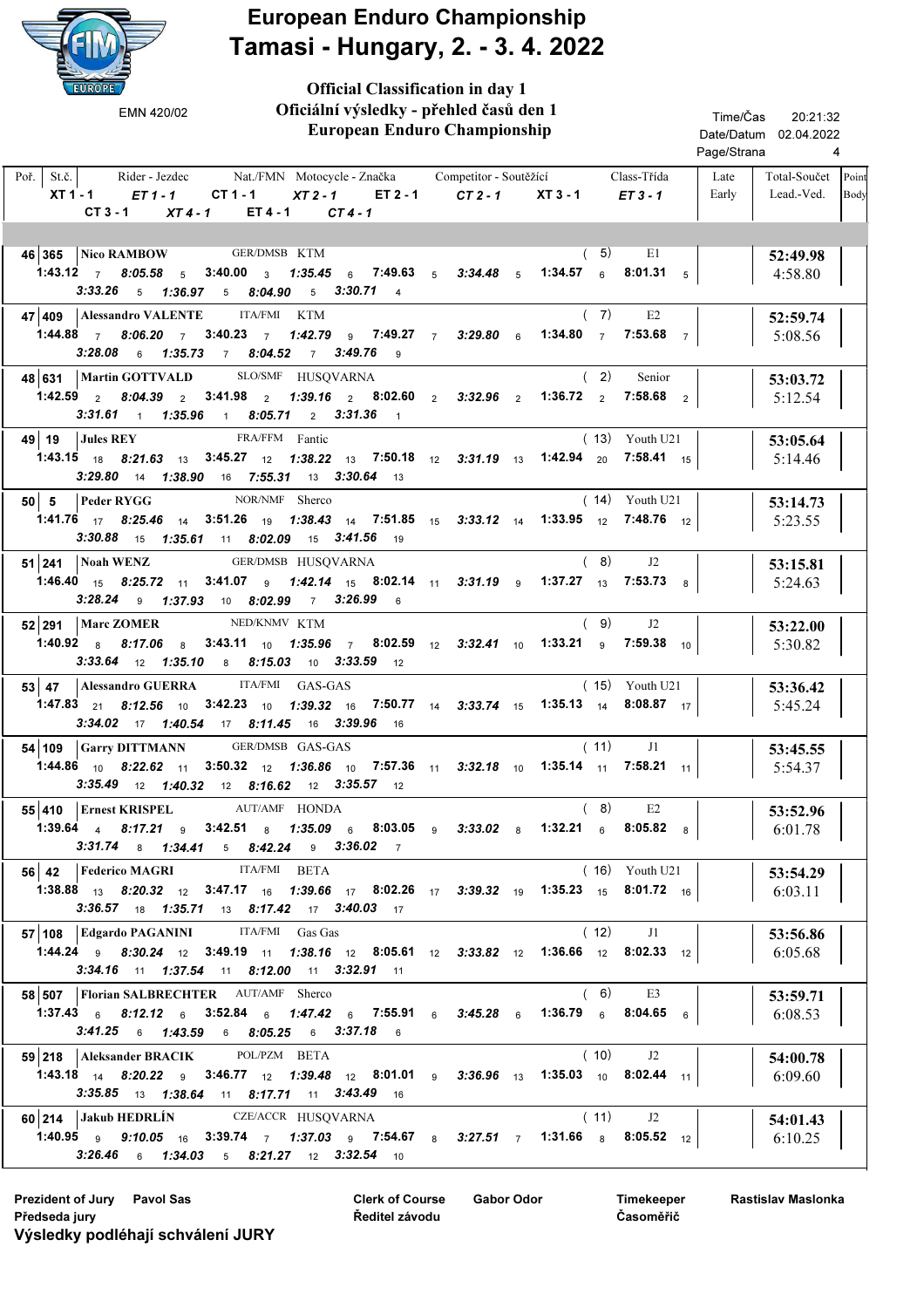

Official Classification in day 1

 European Enduro Championship Rider - Jezdec Nat./FMN Motocycle - Značka Competitor - Soutěžící Class-Třída Late Total-Součet Lead.-Ved. Poř. St.č. XT1-1 ET1-1 CT1-1 XT2-1 ET2-1 CT2-1 XT3-1 20:21:32 5 Date/Datum 02.04.2022 Time/Čas Page/Strana Late Early Competitor - Soutěžící Oficiální výsledky - přehled časů den 1  $ET 3 - 1$ Point Body EMN 420/02 CT 3 - 1 XT 4 - 1 ET 4 - 1 CT 4 - 1 61 406 | Luc MOLIN PRADEL FRA/FFM HUSQVARNA (9) E2 | 54:05.00 6:13.82  $1:44.60$  6  $8:11.65$  8  $3:48.56$  9  $1:40.83$  8  $7:59.39$  8  $3:40.65$  9  $1:37.01$  9  $8:09.08$  9  $(9)$  E2  $3:40.14$  9 1:38.35 8 8:15.00 8 3:39.74 8 62 294 Alessandro DI BETA (12) 32 Alessandro DI BETA 6:32.18 ITA/FMI  $2:02.07$  19  $8:29.17$  12  $3:50.47$  15 1:41.37 14  $8:01.12$  10  $3:35.84$  12 1:40.77 16  $7:56.00$  9  $(12)$  J2  $3:31.86$  11  $1:37.35$  9  $8:24.12$  14  $3:33.22$  11 63 213 54:30.73 6:39.55 Gabriel ITA/FMI BETA **1:42.35** 12 **8:30.98** 13 **4:07.09** 16 **1:40.51** 13 **8:08.24** 15 **3:34.72** 11 **1:37.86** 14 **8:08.03** 13  $(13)$  $3:31.03$  10 1:51.68 15 8:05.92 8 3:32.32 9 64 210 | Dániel TÁDICS HUN/MAMS Sherco (14) 32 | 54:39.94 6:48.76 HUN/MAMS Sherco **1:41.99** 10 **8:25.06** 10 **3:47.41** 13 **1:38.58** 10 **8:04.66** 14 **3:38.78** 14 **1:35.11** 12 **8:21.08** 15  $(14)$  J2  $3:41.02$  16 1:39.87 14 8:23.74 13 3:42.64 15 65 306 Patryk KULESZO POL/PZM HUSQVARNA (6) E1 | 54:44.23 6:53.05 Patryk KULESZO POL/PZM HUSQVARNA 1:37.07 <sub>4</sub> 8:27.14  $_6$  3:51.12  $_7$  1:35.21  $_5$  8:15.58  $_6$  3:40.74  $_8$  1:33.16  $_5$  8:20.90  $_7$  $(6)$  $3:41.77$  7 1:35.64 4 8:24.23 6 3:41.67 6 66 10 Mathias DOLCI FRA/FFM HUSQVARNA (17) Youth U21 0:02:00 54:48.39 6:57.21 FRA/FFM Mathias DOLCI HUSQVARNA 0:02:00 1:39.78 8:36.90 3:46.50 1:36.01 7:45.87 3:29.67 1:35.24 15 16 14 11 11 12 16 13 7:50.79 ( 17) Youth U21  $3:26.07$  13 1:36.66 15 7:59.36 14 3:25.54 7 67 | 113 | David WAGNER GER/DMSB HUSQVARNA (13)  $J1$  | 54:56.61 7:05.43 David WAGNER **GER/DMSB HUSQVARNA**  $\,$  1:47.06  $\,$  1 $_{3}$   $\,$   $\,$  8:38.55  $\,$  14  $\,$  3:53.23  $\,$  13  $\,$  1:42.00  $\,$  13  $\,$  8:20.26  $\,$  13  $\,$  3:99.15  $\,$  13  $\,$  1:37.64  $\,$  13  $\,$  8:06.67  $\,$  13  $(13)$ **3:35.65** 13 **1:40.87** 13 **8:17.02** 13 **3:38.51** 13 **68 661 Arne DOMEYER** GER/DMSB KTM (3) Senior (55:00.81 7:09.63 GER/DMSB 1:46.39  $_3$  8:22.60  $_3$  3:46.89  $_3$  1:40.89  $_3$  8:02.60  $_3$  3:36.45  $_3$  1:45.89  $_7$  8:42.77  $_7$ ( 3) Senior 3:37.84 3 1:39.15 2 8:20.27 3 3:39.07 3 69 219 | Marcel SCHNÖLZER AUT/AMF KTM (15) 32 | 55:02.58 7:11.40 AUT/AMF  $1:42.51$   $1_3$   $8:36.43$   $1_5$   $3:43.28$   $1_1$   $1:39.20$   $1_1$   $8:03.44$   $1_3$   $3:41.90$   $1_6$   $1:35.08$   $1_1$   $8:25.36$   $1_6$  $(15)$  J2  $3:40.34$  15 1:39.31 12 8:36.35 15 3:39.38 14 **70 34 Dawid DOMANSKI** POL/PZM Fantic (18) Youth U21 55:04.30 7:13.12 POL/PZM 1:41.16 8:38.58 3:51.48 1:41.32 8:15.67 3:40.46 1:38.45 16 17 20 18 20 20 17 18 8:09.60 ( 18) Youth U21  $3:39.63$  19 1:44.21 19 8:24.12 18 3:39.62 15 71 21 Davide NICOLI ITA/FMI HUSQVARNA (19) Youth U21 | 55:12.92 7:21.74 Davide NICOLI **ITA/FMI** HUSQVARNA  $\begin{array}{cccccccccccc} 1:53.04 & _{22} & 8:38.80 & _{18} & 3:46.71 & _{15} & 1:46.09 & _{20} & 8:09.61 & _{18} & 3:35.60 & _{16} & 1:41.09 & _{19} & 8:10.10 & _{19} \end{array}$ ( 19) Youth U21  $3:33.67$  16 1:44.13 18 8:32.58 20 3:41.50 18 72 307 Rafał BRACIK POL/PZM Gas Gas (7) E1 | 55:19.71 7:28.53 Rafał BRACIK POL/PZM Gas Gas 1:49.82 <sub>10</sub> 8:33.02 7 3:49.13 <sub>6</sub> 1:41.23 <sub>9</sub> 8:18.96 7 3:39.64 <sub>6</sub> 1:39.23 <sub>8</sub> 8:16.47 <sub>6</sub>  $(7)$  $3:41.02$  6 1:39.62 7 8:29.78 7 3:41.79 7 73 85 | Gregorio CONTE ITA/FMI Gas Gas (20) Youth U21 | 55:24.91 7:33.73 ITA/FMI Gas Gas  $1:45.02$  <sub>19</sub>  $8:33.56$  <sub>15</sub>  $3:50.19$  <sub>18</sub>  $1:43.21$  <sub>19</sub>  $8:09.82$  <sub>19</sub>  $3:39.01$  <sub>18</sub>  $1:40.81$  <sub>18</sub>  $8:11.30$   $_{20}$ ( 20) Youth U21  $3:41.07$  20 1:50.87 20 8:29.18 19 3:50.87 20 **74 260 Joey VAN KLINKEN** NED/KNMV Gas Gas (16) J2 1 55:57.17 8:05.99 NED/KNMV Gas Gas  $1:47.26$  <sub>16</sub>  $8:33.43$  <sub>14</sub>  $3:50.27$  <sub>14</sub>  $1:42.97$  <sub>16</sub>  $8:15.19$  <sub>16</sub>  $3:41.02$  <sub>15</sub>  $1:39.44$  <sub>15</sub>  $8:14.51$  <sub>14</sub>  $(16)$  J2  $3:39.37$  14 2:01.03 16 8:53.77 16 3:38.91 13 75 125 Adam GOTTVALD SLO/SMF HUSQVARNA (14) J1 36:08.56 8:17.38 SLO/SMF **1:46.07** 11 8:36.35 13 3:55.61 14 1:42.23 14 8:22.16 14 3:43.84 14 1:39.90 14 8:24.70 14  $(14)$  J1  $3:42.75$  14 1:47.48 14 8:36.94 14 3:50.53 14

Prezident of Jury Pavol Sas Clerk of Course Gabor Odor Předseda jury Výsledky podléhají schválení JURY

Clerk of Course Ředitel závodu

Timekeeper Časoměřič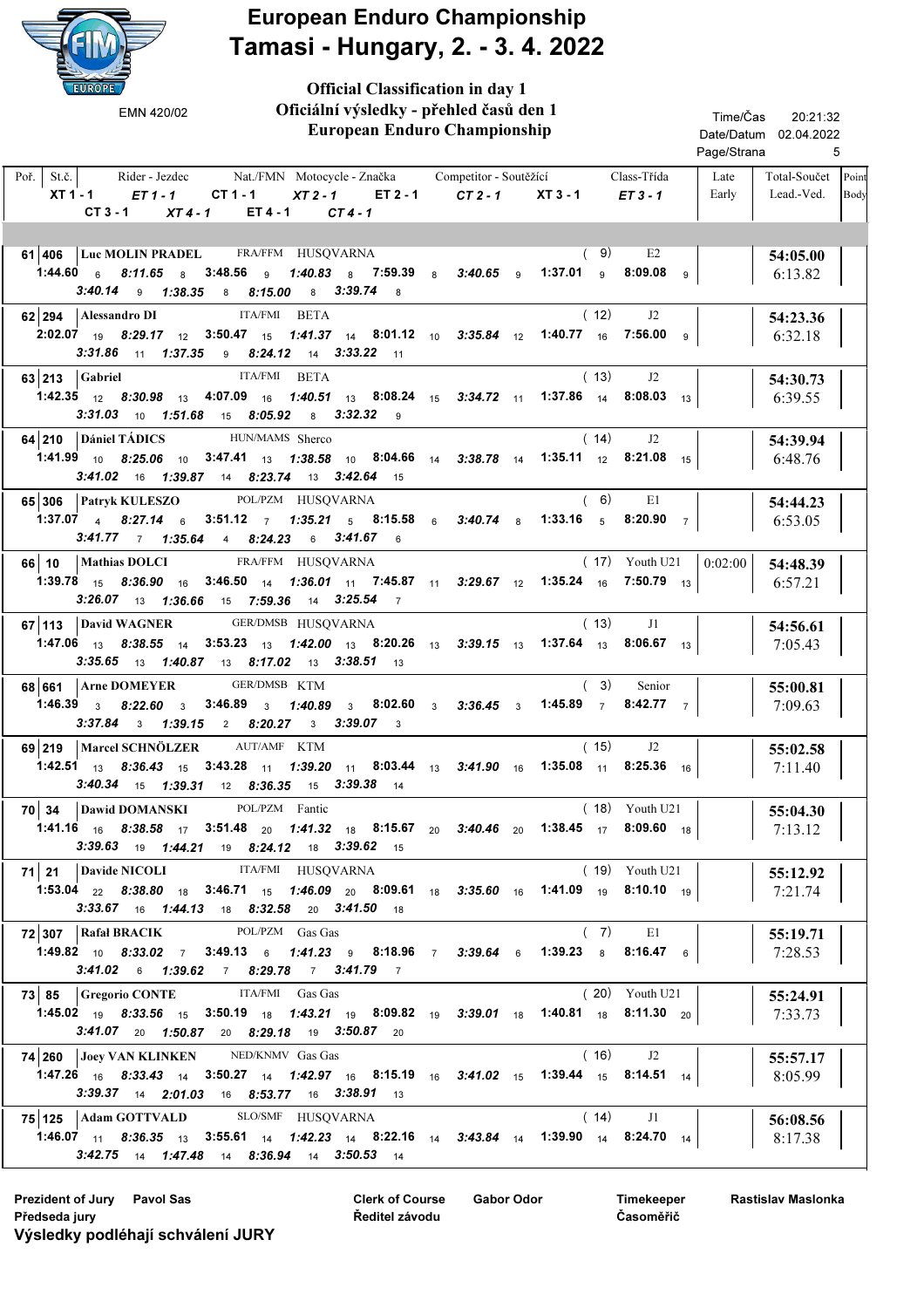

Official Classification in day 1

| Oficiální výsledky - přehled časů den 1<br>EMN 420/02<br><b>European Enduro Championship</b>                                                                                                                                                                                 | Time/Čas<br>20:21:32<br>Date/Datum 02.04.2022<br>Page/Strana<br>6 |                                          |  |  |
|------------------------------------------------------------------------------------------------------------------------------------------------------------------------------------------------------------------------------------------------------------------------------|-------------------------------------------------------------------|------------------------------------------|--|--|
| Poř. $\vert$ St.č. $\vert$<br>Rider - Jezdec Mat./FMN Motocycle - Značka Competitor - Soutěžící<br>Class-Třída<br>XT1-1 <i>ET1-1</i> CT1-1<br>XT2-1 ET2-1 CT2-1 XT3-1 ET3-1<br>$CT3 - 1$<br>$XT4-1$ $ET4-1$ $CT4-1$                                                          | Late<br>Early                                                     | Total-Součet Point<br>Lead.-Ved.<br>Body |  |  |
| CZE/ACCR BETA<br>76 605 Jan UNGER<br>(4)<br>Senior<br>1.48.68 6 8.46.41 6 3.54.71 5 1.42.23 5 8.22.86 5 3.44.89 4<br>1:40.55 $5$<br>8:28.02 <sub>3</sub><br>3:46.83 5 1:41.41 4 8:48.20 7 3:49.17 6                                                                          |                                                                   | 56:33.96<br>8:42.78                      |  |  |
| GER/DMSB KTM<br>(5)<br>77 608   André DECKER<br>Senior<br>1:49.22 $7$ 8:34.72 $5$<br>3:53.79 4 1:43.82 7 8:29.20 6 3:46.59 6<br>1:38.72 $3$<br>8:40.11 $5$<br>3:46.79 4 1:46.31 7 8:39.96 5 4:09.14 9                                                                        |                                                                   | 56:58.37<br>9:07.19                      |  |  |
| 78 604 Christoph LESSING<br>GER/DMSB KTM<br>(6)<br>Senior<br>1:48.30 4 8:46.72 7 3:56.17 6 1:42.06 4 8:37.83 7 3:49.15 7 1:41.67 6<br><b>8:41.15</b> 6<br>3:50.11 6 1:44.17 6 8:41.60 6 3:46.32 5                                                                            |                                                                   | 57:05.25<br>9:14.07                      |  |  |
| GBR/ACU Sherco<br>(1)<br>79 701 Nieve HOLMES<br>Women<br><b>1:56.45</b> 2 8:35.66 1<br>$3:49.72 \quad 1 \quad 1:49.63 \quad 3 \quad 8:17.11 \quad 1 \quad 4:40.12 \quad 5$<br>1:46.98 <sub>3</sub><br>8:30.51 $1$<br>$3:47.98$ 1 $1:49.46$ 1 $8:36.67$ 1 $3:51.10$ 2         |                                                                   | 57:31.39<br>9:40.21                      |  |  |
| CZE/ACCR Sherco<br>80 309 Daniel POLÁK<br>(8)<br>E1<br>1:47.52 $8.56.21$ 9<br>3:55.50 8 1:47.23 10 8:42.67 9 3:47.81 9<br>1:44.86 $11$ 8:40.63 9<br><b>3:48.89</b> 9 <b>1:49.98</b> 11 <b>9:00.83</b> 11 <b>3:52.28</b> 10                                                   |                                                                   | 57:54.41<br>10:03.23                     |  |  |
| SVK/SMF HUSQVARNA<br>81 350   Mário FAJBÍK<br>(9)<br>E1<br><b>1:47.57</b> 9 <b>9:03.63</b> 10 <b>4:01.14</b> 10 <b>1:40.88</b> 8 <b>8:39.11</b> 8 <b>3:52.12</b> 11 <b>1:41.39</b> 9 <b>8:57.82</b> 10<br>3:52.62 11 1:43.10 8 8:54.47 10 3:44.06 8                          |                                                                   | 57:57.91<br>10:06.73                     |  |  |
| CZE/ACCR KTM<br>$82 304 $ Oldrich SEDLAK<br>(10)<br>E1<br><b>1:53.55</b> 11 9:08.53 11 4:02.25 11 1:48.46 11 8:45.66 11 3:49.83 10 1:44.24 10<br>8:39.64 $8$<br>3:50.72 10 1:47.60 10 8:45.80 8 3:47.36 9                                                                    |                                                                   | 58:03.64<br>10:12.46                     |  |  |
| NOR/NMF Gas Gas<br>83 702   Vilde Marie HOLT<br>(2)<br>Women<br>1:57.82 $3$ 8:52.75 $3$<br>3:53.97 $\frac{1}{2}$ 1:48.35 $\frac{1}{2}$ 8:41.18 $\frac{1}{2}$ 3:50.38 $\frac{1}{2}$<br>$1:45.09$ 2<br>8:49.17 $\frac{2}{3}$<br>$3:52.05$ 2 1:49.49 2 9:14.60<br>3 3:50.82 1   |                                                                   | 58:25.67<br>10:34.49                     |  |  |
| FRA/FFM Sherco<br>84 704   Marine LEMOINE<br>(3)<br>Women<br>1:49.33 $1$<br>$1:47.22$ $1$ $8:45.17$ $3$ $3:48.91$ $1$ $1:43.60$ $1$<br>$8:45.98$ 2<br>$3:57.93$ $_3$<br>8:57.11 $_3$<br>4:02.91 3 2:02.48 4 9:08.97 2 3:57.66 3                                              |                                                                   | 58:47.27<br>10:56.09                     |  |  |
| 85 603 David HOLÝ CZE/ACCR KTM<br>$(7)$ Senior<br>1:55.54 $\frac{1}{8}$ 9:03.64 $\frac{1}{8}$ 4:07.91 $\frac{1}{7}$ 1:51.38 $\frac{1}{9}$ 8:49.57 $\frac{1}{8}$ 3:57.13 $\frac{1}{8}$ 1:45.92 $\frac{1}{8}$ 8:46.87 $\frac{1}{8}$<br>3:59.39 8 1:50.54 8 8:57.26 8 4:02.42 7 |                                                                   | 59:07.57<br>11:16.39                     |  |  |
| $(11)$ E1<br>86 308 Danny KOERTS<br>NED/KNMV KTM<br>1:42.66 6 8:54.28 8 3:57.03 9 1:40.53 7 8:44.66 10 3:40.44 7 1:37.39 7 9:45.64 11<br>3:46.80 8 1:46.52 9 8:50.92 9 3:56.97 11                                                                                            | 0:01:00                                                           | 59:23.84<br>11:32.66                     |  |  |
| 87 669 Mike VON AHLEN GER/DMSB KTM<br>(8)<br>Senior<br><b>1:59.64</b> <sub>10</sub> <b>9:24.37 9 4:13.68 9 1:53.48 10 9:14.79 10 4:11.49 9 1:51.49 10 9:32.40 9</b><br>4:11.99 9 1:55.12 9 9:35.46 9 4:08.80 8                                                               |                                                                   | 1:02:12.71<br>14:21.53                   |  |  |
| 88 703 Zuzana NOVACKOVA CZE/ACCR HUSQVARNA<br>$(4)$ Women<br>2:06.60 5 9:31.84 4 4:16.84 4 1:55.64 4 9:14.85 4 4:10.26 3 1:53.20 4 9:35.91 4<br>4:12.07 4 1:56.25 3 9:45.87 4 4:16.57 4                                                                                      |                                                                   | 1:02:55.90<br>15:04.72                   |  |  |
| 89 666 Milan SAGAN SVK/SMF HUSQVARNA<br>(9)<br>Senior<br>1:58.91 <b>9</b> 9:31.16 10 4:13.66 <b>8</b> 1:50.76 <b>8</b> 9:00.88 <b>9</b> 4:13.77 10 1:49.53 <b>9</b> 9:44.73 10<br>4:23.65 10 1:55.38 10 10:10.34 10 4:26.64 10                                               |                                                                   | 1:03:19.41<br>15:28.23                   |  |  |
| 90 211   Miloslav POHL CZE/ACCR HUSQVARNA<br>(17)<br>J2<br><b>1:55.92</b> 17 <b>9:43.02</b> 17 <b>4:16.83</b> 17 <b>1:51.14</b> 17 <b>9:21.89</b> 17 <b>4:06.81</b> 17 <b>1:51.78</b> 17 <b>9:36.20</b> 17<br>4:12.30 17 2:08.64 17 10:27.76 17 4:27.36 17                   |                                                                   | 1:03:59.65<br>16:08.47                   |  |  |

Prezident of Jury Pavol Sas Gabor Odor Clerk of Course Gabor Odor Předseda jury Výsledky podléhají schválení JURY

Clerk of Course Ředitel závodu

Timekeeper Časoměřič